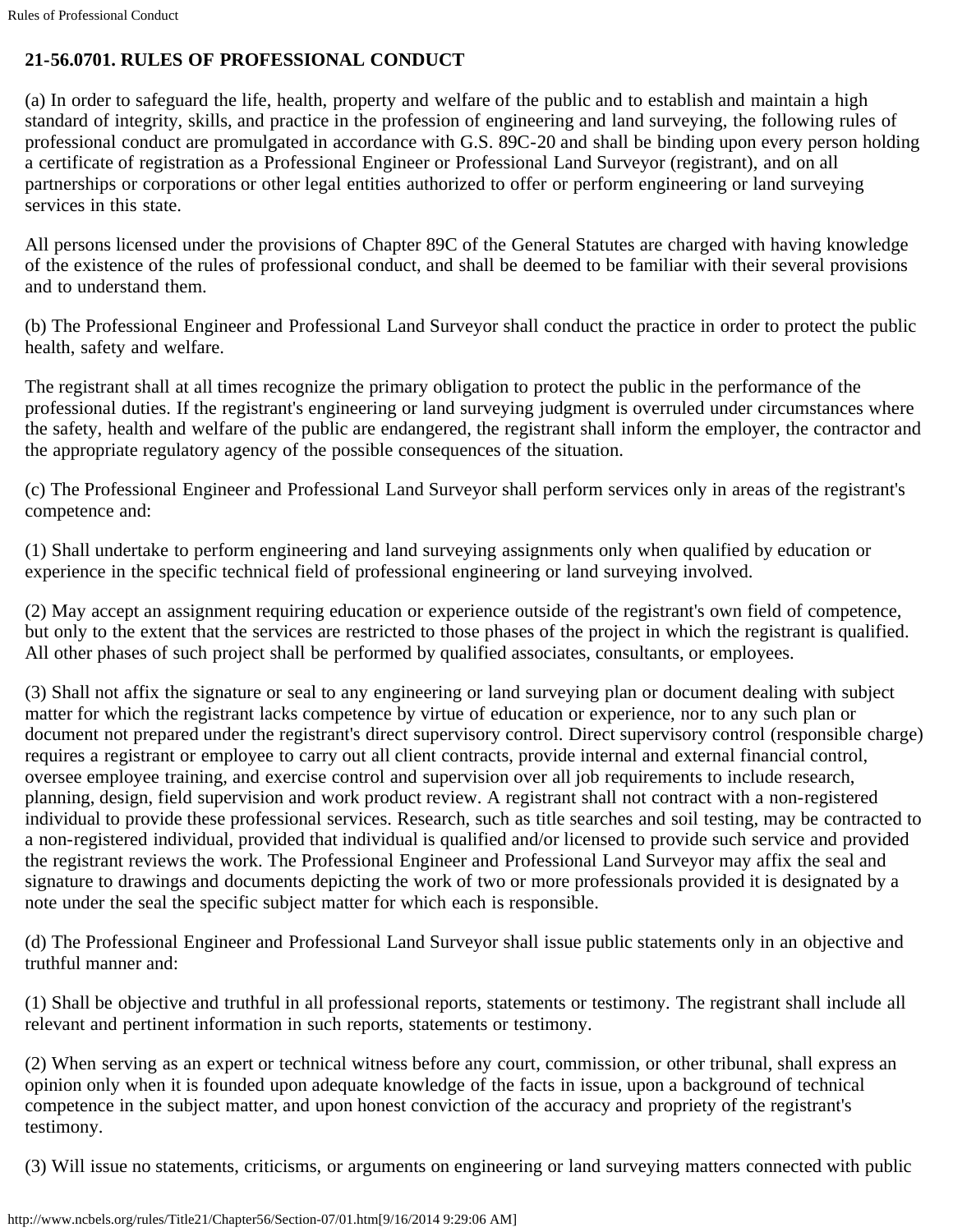policy which are inspired or paid for by an interested party, or parties, unless the registrant has prefaced the comment by explicitly identifying the registrant's name, by disclosing the identities of the party or parties on whose behalf the registrant is speaking, and by revealing the existence of any pecuniary interest the registrant may have in the instant matters.

(4) Shall not attempt to injure, maliciously or falsely, directly or indirectly, the professional reputation, prospects, practice or employment of another engineer or land surveyor, nor indiscriminately criticize another engineer or land surveyor's work in public. If the registrant believes that another engineer or land surveyor is guilty of misconduct or illegal practice, such information shall be presented to the North Carolina State Board of Examiners.

(e) The Professional Engineer and Professional Land Surveyor shall avoid conflicts of interest and:

(1) Shall promptly inform the employer or client of any business association, interests, or circumstances which could influence judgment or the quality of services.

(2) Shall not accept compensation, financial or otherwise, from more than one party for services on the same project, or for services pertaining to the same project, unless the circumstances are fully disclosed to, and agreed to, by all interested parties.

(3) Shall not solicit or accept financial or other valuable considerations from material or equipment suppliers for specifying their products.

(4) Shall not solicit or accept gratuities, directly or indirectly, from contractors, their agents, or other parties dealing with the client or employer in connection with work for which the registrant is responsible.

(5) When in public service as a member, advisor, or employee of a governmental body or department, shall not participate in considerations or actions with respect to services provided by the registrant or the registrant's organization in private engineering and land surveying practices.

(6) Shall not solicit or accept an engineering or land surveying contract from a governmental body on which a principal or officer of the registrant's organization serves as a member.

(7) Shall not attempt to supplant another engineer or land surveyor in a particular employment after becoming aware that the other has been selected for the employment.

(f) The Professional Engineer and Professional Land Surveyor shall solicit or accept work only on the basis of qualifications and:

(1) Shall not offer to pay, either directly or indirectly, any commission, political contribution, gift, or other consideration in order to secure work, exclusive of securing salaried positions through employment agencies.

(2) Shall compete for employment on the basis of professional qualification and competence to perform the work. Shall not solicit or submit proposals for professional services containing a false, fraudulent, misleading, deceptive or unfair statement or claim regarding the cost, quality or extent of services to be rendered.

(3) Shall not falsify or permit misrepresentation of, academic or professional qualifications. Shall not misrepresent degree of responsibility in or for the subject matter of prior assignments. Brochures or other presentations incident to the solicitation of employment shall not misrepresent pertinent facts concerning employers, employees, associates, joint venturers, or past accomplishments with the intent and purpose of enhancing qualifications and work.

(g) The Professional Engineer and Professional Land Surveyor shall perform services in an ethical and lawful manner and:

(1) Shall not knowingly associate with or permit the use of the registrant's name or firm name in a business venture by any person or firm which the registrant knows, or has reason to believe, is engaging in business or professional